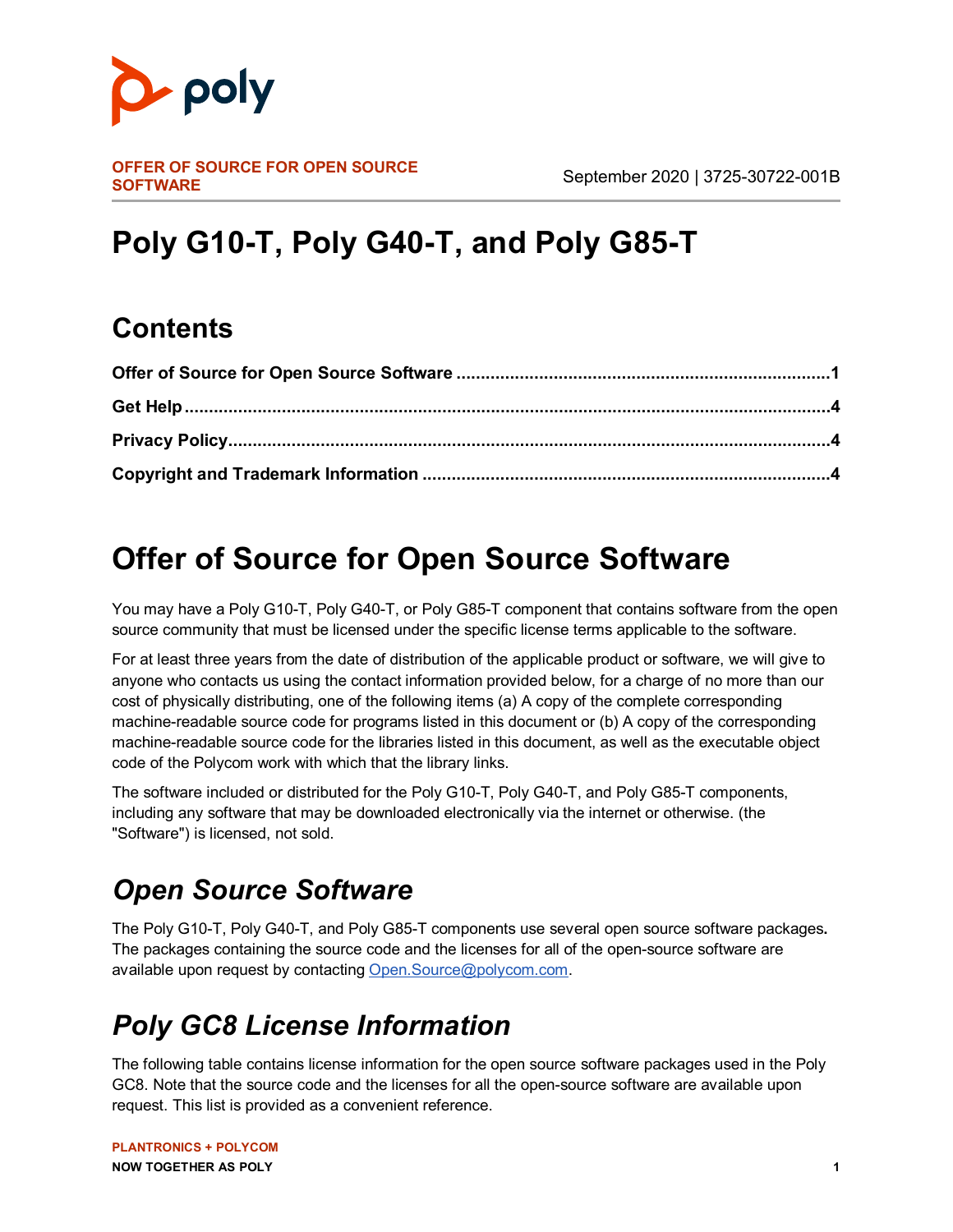#### **Open Source Software License Information**

| Name of<br>Open<br><b>Source</b> | <b>Version of</b><br><b>Software</b> | <b>License</b><br>type/<br><b>Revision</b> | <b>Source</b>                                                        |
|----------------------------------|--------------------------------------|--------------------------------------------|----------------------------------------------------------------------|
| alsa-lib                         | 1.1.0                                | <b>GPL v2.1</b>                            | ftp://ftp.alsa-project.org/pub/lib/                                  |
| alsa-utils                       | 1.1.0                                | GPL v2                                     | ftp://ftp.alsa-project.org/pub/utils/                                |
| <b>BusyBox</b>                   | 1.25.0                               | GPL v2                                     | http://busybox.net/downloads/                                        |
| cairo                            |                                      | GPL v3                                     | http://source.android.com                                            |
| cryptodev-<br>linux              |                                      | GPL v2                                     | http://source.android.com                                            |
| dbus                             | 1.4.0                                | GPL $v2$                                   | http://source.android.com                                            |
| dnsmasq                          | 2.51                                 | GPL v2                                     | http://source.android.com                                            |
| gdbm                             |                                      | GPL v3                                     | http://source.android.com                                            |
| $glib-2.0$                       | $\overline{2}$                       | GPL v2                                     | http://archives.fedoraproject.org/pub/archive/fedora/linux/releases/ |
| i2c-tools                        | 3.1.2                                | GPL v2                                     | https://mirrors.edge.kernel.org/pub/software/utils/i2c-tools/        |
| init-ifupdown                    |                                      | GPL v2                                     | http://source.android.com                                            |
| initscripts                      |                                      | GPL v2                                     | http://source.android.com                                            |
| iptables                         | 1.4.7                                | GPL v2                                     | http://source.android.com                                            |
| keymaps                          |                                      | <b>GPL v2.1</b>                            | http://source.android.com                                            |
| libav                            |                                      | GPL v2                                     | http://source.android.com                                            |
| libical                          |                                      | <b>GPL v2.1</b>                            | http://source.android.com                                            |
| libnl                            |                                      | <b>GPL v2.1</b>                            | http://source.android.com                                            |
| libsndfile1                      |                                      | <b>GPL v2.1</b>                            | http://source.android.com                                            |
| libstdc++                        | 3                                    | GPL v3                                     | https://github.com/gcc-mirror/gcc/tree/master/libstdc++-v3           |
| libusb                           |                                      | <b>GPL v2.1</b>                            | http://source.android.com                                            |
| netbase                          |                                      | GPL v2                                     | https://source.codeaurora.org/                                       |
| opkg-utils                       |                                      | GPL v2                                     | http://source.android.com                                            |
| readline                         |                                      | GPL v2                                     | http://source.android.com                                            |
| sysvinit                         |                                      | GPL v2                                     | https://source.codeaurora.org/                                       |
| sysvinit-<br>inittab             |                                      | GPL v <sub>2</sub>                         | https://source.codeaurora.org/                                       |
| udev                             |                                      | GPL v2                                     | https://source.codeaurora.org/                                       |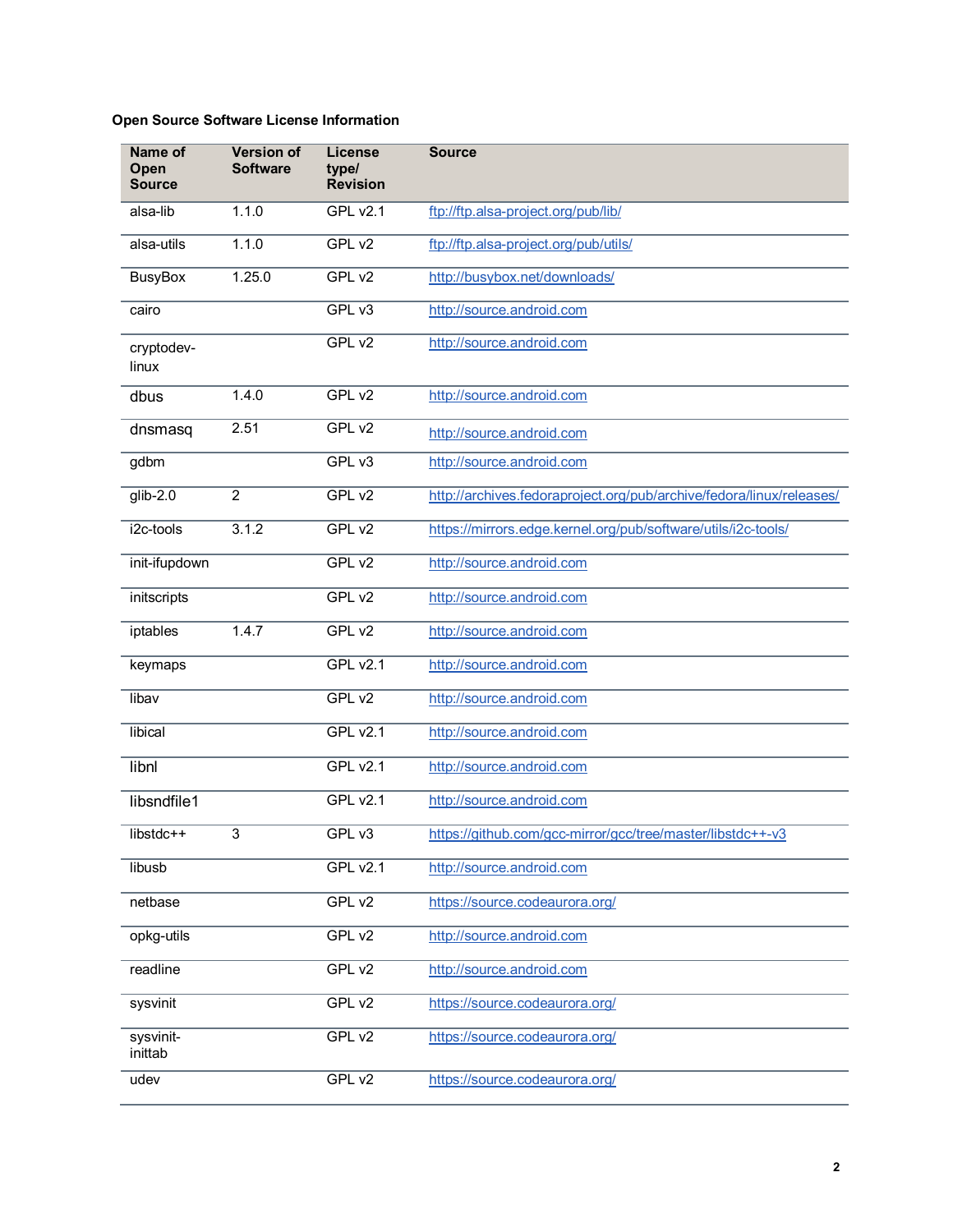| Name of<br>Open<br><b>Source</b> | <b>Version of</b><br><b>Software</b> | License<br>type/<br><b>Revision</b> | <b>Source</b>                                         |
|----------------------------------|--------------------------------------|-------------------------------------|-------------------------------------------------------|
| update-rc.d                      |                                      | GPL v2                              | http://source.android.com                             |
| util-linux                       |                                      | GPL v <sub>2</sub>                  | https://source.codeaurora.org/                        |
| u-boot                           |                                      | GPL v <sub>2</sub>                  | http://www.gnu.org/licenses/old-licenses/gpl-2.0.html |
| wireless-<br>tools               |                                      | GPL v2                              | http://source.android.com                             |
| x264                             |                                      | GPL v2                              | https://source.codeaurora.org/                        |

#### *Other Poly Components*

For open source software information for other Poly G10-T, Poly G40-T, and Poly G85-T components, such as the Polycom EagleEye Director II and Poly Studio, refer to the Offer of Source for Open Source Software for those components at [Poly Online Support Center.](https://support.polycom.com/content/support.html)